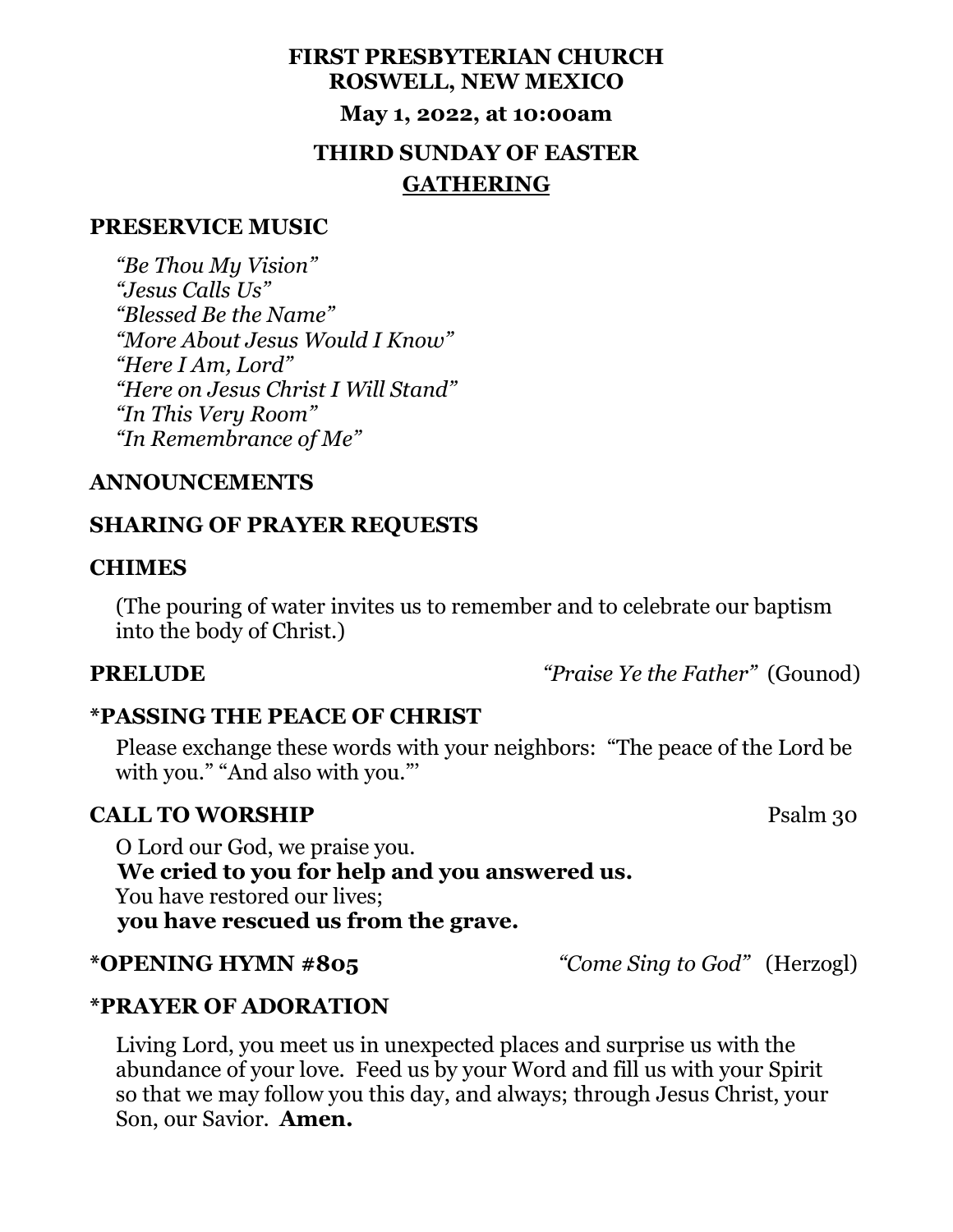## **CALL TO CONFESSION**

 When your soul is suffering in silence, call out to the Lord our God, who heals our brokenness, who lifts us up from the pit and restores our lives. Let us confess our sin.

## **PRAYER OF CONFESSION**

 **Lord God, in the light of your glory we see the evil we have done, the suffering we have caused, the good we have refused, and the truth we have denied. Heal us of our sin, wash us in your mercy, and feed us with your grace, so that we may follow your way and tell the good news of the gospel. Amen.**

## **ASSURANCE OF PARDON**

 Rise up from the dust! Cast off the shroud of sorrow and put on the joy of the Lord. In Jesus Christ we are forgiven.  **Thanks be to God.** 

| *GLORIA PATRI #581 | "Glory Be to the Father" | (Greatorex) |  |  |
|--------------------|--------------------------|-------------|--|--|
| <b>TIIE WODD</b>   |                          |             |  |  |

## **THE WORD**

## **PRAYER FOR ILLUMINATION**

 O God of light, by the power of your Holy Spirit, restore our sight, that in these words of Scripture and sermon we may see Christ, in whose name we pray**. Amen**.

| <b>READING FROM THE BOOK OF PSALMS</b>            |                                                                                                    | Psalm 30             |
|---------------------------------------------------|----------------------------------------------------------------------------------------------------|----------------------|
| The Word of the Lord.<br><b>Thanks be to God!</b> |                                                                                                    |                      |
| The Word of the Lord.<br><b>Thanks be to God!</b> | <b>READING FROM THE BOOK OF REVELATION</b>                                                         | Revelation $5:11-14$ |
|                                                   | <b>READING FROM THE NEW TESTAMENT</b>                                                              | Acts $9:1-20$        |
| The Word of the Lord.<br><b>Thanks be to God!</b> |                                                                                                    |                      |
| <b>SOLO</b>                                       | "What a Wonderful Name" (Worship) (Mary Jodys Bevers)                                              |                      |
|                                                   | (Please stand for the reading of the Gospels, if you are able)<br><b>*READING FROM THE GOSPELS</b> | John $21:1-19$       |
| The Word of the Lord.<br><b>Thanks be to God!</b> |                                                                                                    |                      |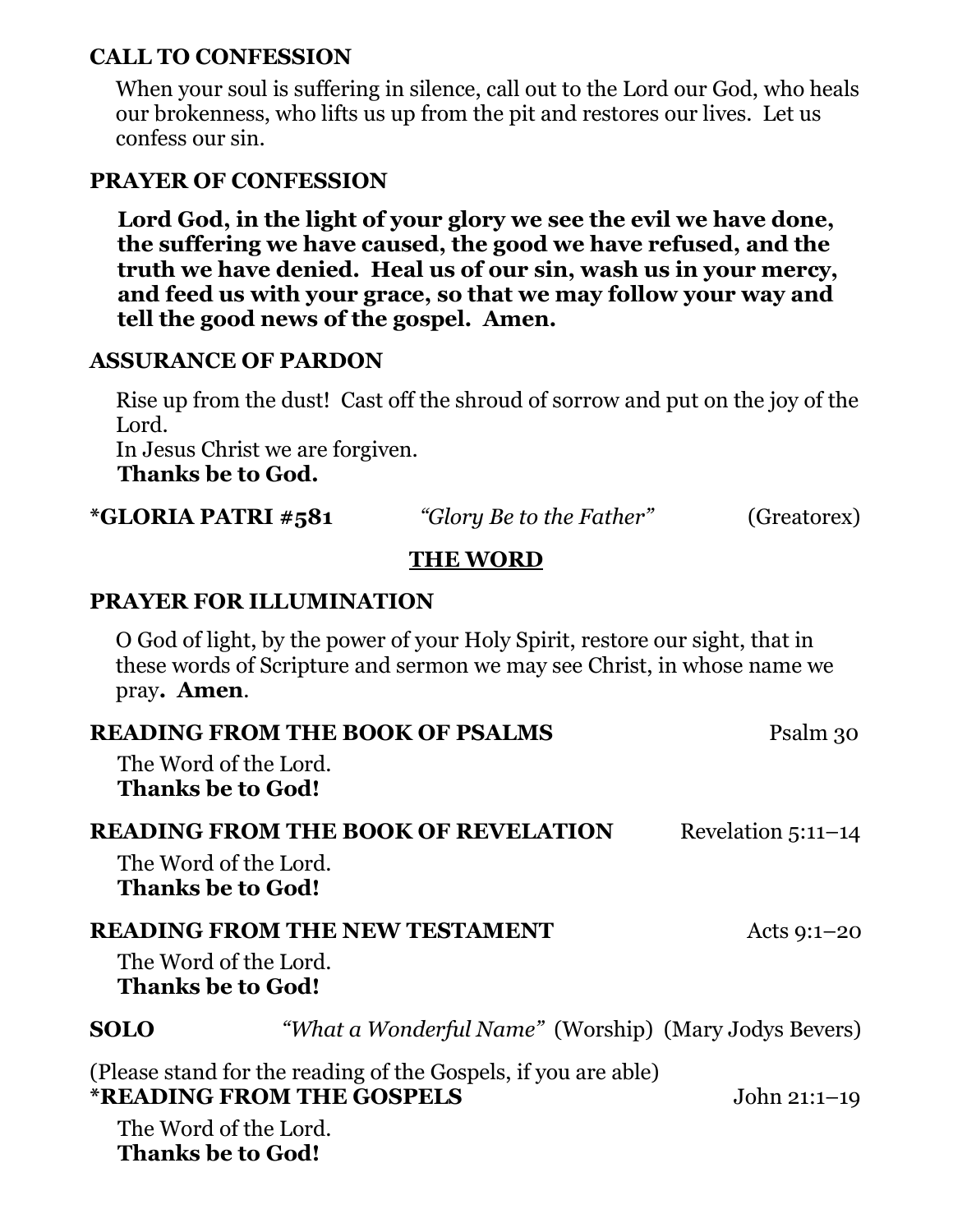### **SERMON**

**\*HYMN #498** *"Loaves Were Broken, Words Were Spoken"* 

(The Sacred Harp)

**\*AFFIRMATION OF FAITH** *The Nicene Creed* (381 AD)

**We believe in one God, the Father, the Almighty, maker of heaven and earth, and of all that is, seen and unseen. We believe in one Lord, Jesus Christ, the only Son of God, eternally begotten of the Father, God from God, Light from Light, true God from true God, begotten, not made, of one Being with the Father; through him all things were made. For us and for our salvation he came down from heaven; was incarnate of the Holy Spirit and the Virgin Mary, and became truly human. For our sake he was crucified under Pontius Pilate; he suffered death and was buried. On the third day he rose again in accordance with the Scriptures; he ascended into heaven and is seated at the right hand of the Father. He will come again in glory to judge the living and the dead, and his kingdom will have no end. We believe in the Holy Spirit, the Lord, the giver of life, who proceeds from the Father and the Son, who with the Father and the Son is worshipped and glorified. He has spoken through the prophets. We believe in one holy catholic and apostolic Church. We acknowledge one baptism for the forgiveness of sins. We look for the resurrection of the dead, and the life of the world to come. Amen.**

## **PRAYER OF THANKSGIVING/DEDICATION**

 **Worthy are you, O God, to receive power and wealth and wisdom and might and honor and glory and blessing. Receive these gifts of thanksgiving and praise and use them for your glory and the good of your people; in the name of Jesus Christ, the Lamb. Amen.**